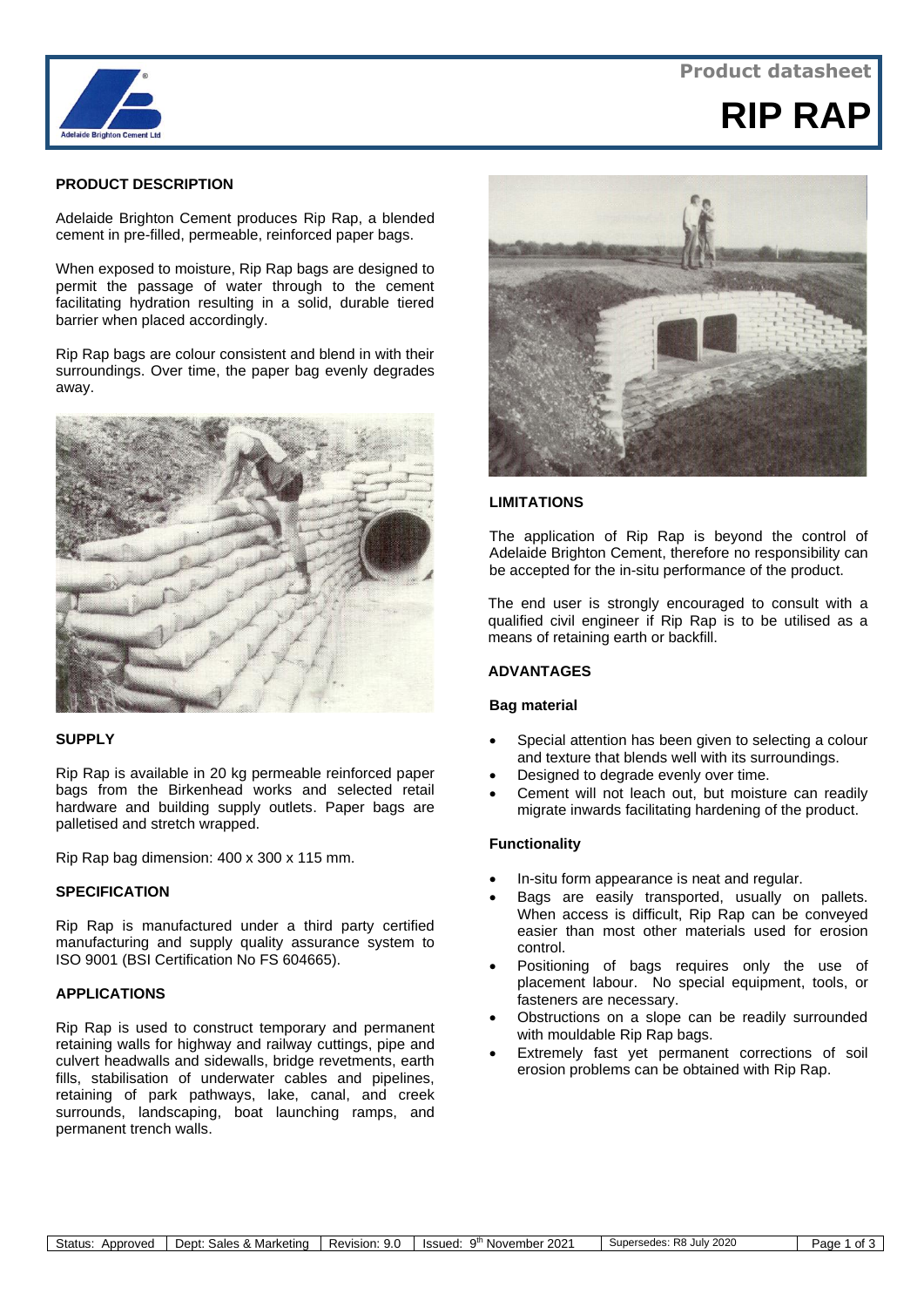



# **RIP RAP**

## **DIRECTIONS FOR USE**

- The ground in contact with the bottom layer of Rip Rap should be solid and free of loose material.
- Bags should be placed tightly together and tamped into final position with a heavy flat object.
- Once all bags are placed, the entire Rip Rap structure should be saturated. If a water supply is not readily available, the bags will absorb moisture from the surrounding ground over time or when it rains.
- In construction of a tiered barrier wall, bags should be placed in a running bond pattern and should be stepped or inclined for added rigidity.
- A stronger wall is achieved by placing the longest bag dimension at right angles to the barriers alignment.
- When additional stability is required or the barrier is subjected to moving water, steel rods can be driven through the bags**.**

#### **COVERAGE**



Figure 1. Stacked in wall length wise (22 bag/m<sup>2</sup>), vertical view



See Figure 1





See Figure 2



horizontal view Figure 3. Laid flat  $(9 \text{ bags/m}^2)$ ,

## **HANDLING AND STORAGE**

Manual handling of bag products without due care and attention may result in personal injury. Unless you have been trained in manual handling methods, it is suggested that you share the load with another person.

Rip Rap can be stored for up to six months provided protection against ingress of moisture is observed throughout the storage of the product. To achieve optimum results, ideally use within 3 months of purchase.

Ingress of moisture can occur due to rain, liquid spillage (on or around the product) or a high humidity climate. Such exposure will degrade the performance of the product.

## **SAFETY INFORMATION**

For safety information refer to the safety datasheet for Rip Rap.